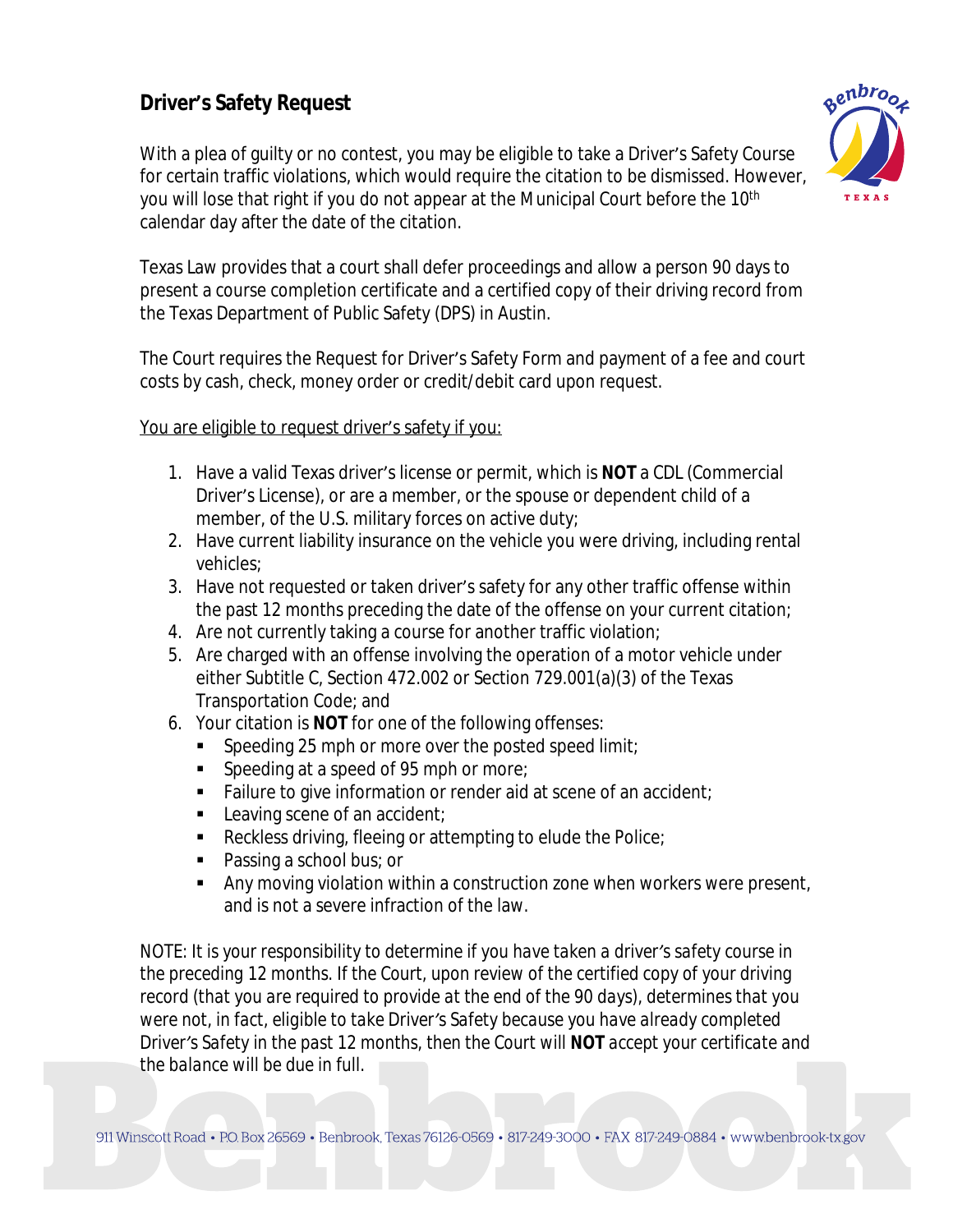#### Request for Driver's Safety:

If making the request in person at the court, you MUST:

- 1. Present your valid Texas driver's license;
- 2. Present your valid liability insurance covering the vehicle you were driving, including rental vehicles;
- 3. Enter a plea of guilty or no contest; and
- 4. Pay a court cost and administrative fee of \$144.00 in a regular zone or \$169.00 in a school zone.

If making the request by mail, you MUST:

- 1. Provide a clear and legible copy of your valid Texas driver's license;
- 2. Provide a clear and legible copy of your valid liability insurance covering the vehicle you were driving, including rental vehicles;
- 3. Enter a plea of guilty or no contest;
- 4. Provide a letter requesting to complete a Driver's Safety Course that is postmarked by your due date; and
- 5. Pay a court cost and administrative fee of \$144.00 in a regular zone or \$169.00 in a school zone.

#### Compliance:

### **You will have 90 days from the date of your request to submit the following documents to the Court:**

- 1. A certificate from a driver's safety course that has been approved by the Texas Education Agency (TEA), or, if you were operating a motorcycle as the time of the offense, a motorcycle operator's course approved by the Department of Public Safety (DPS). The certificate must be the designated court copy, it must be signed by you, and it must reflect that you have completed the course for the Benbrook Municipal Court within 90 days from the date of your request. Certificates not meeting these requirements will NOT be accepted. Further, driver's safety courses offered by AARP, employers or other organizations do not meet this requirement.
- 2. A certified copy of your driving record obtained from the Texas Department of Public Safety (DPS) in Austin.

## **\*\*\*DO NOT PROCRASTINATE --- DEADLINES FOR SUBMITTING DOCUMENTS ARE STRICTLY ENFORCED. NO EXTENSIONS WILL BE GRANTED.\*\*\***

911 Winscott Road • P.O. Box 26569 • Benbrook, Texas 76126-0569 • 817-249-3000 • FAX 817-249-0884 • www.benbrook-tx.gov